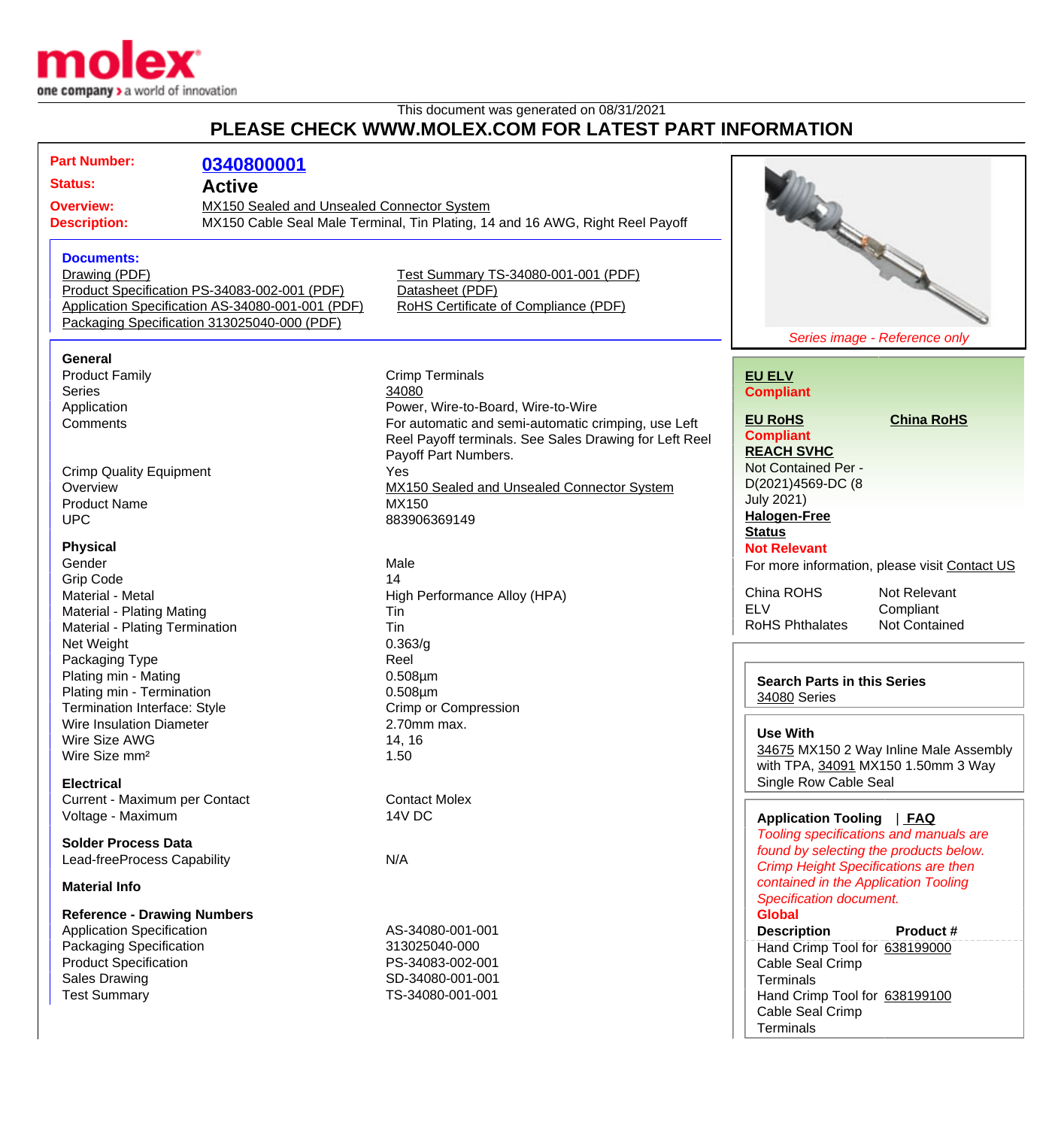This document was generated on 08/31/2021 **PLEASE CHECK WWW.MOLEX.COM FOR LATEST PART INFORMATION**